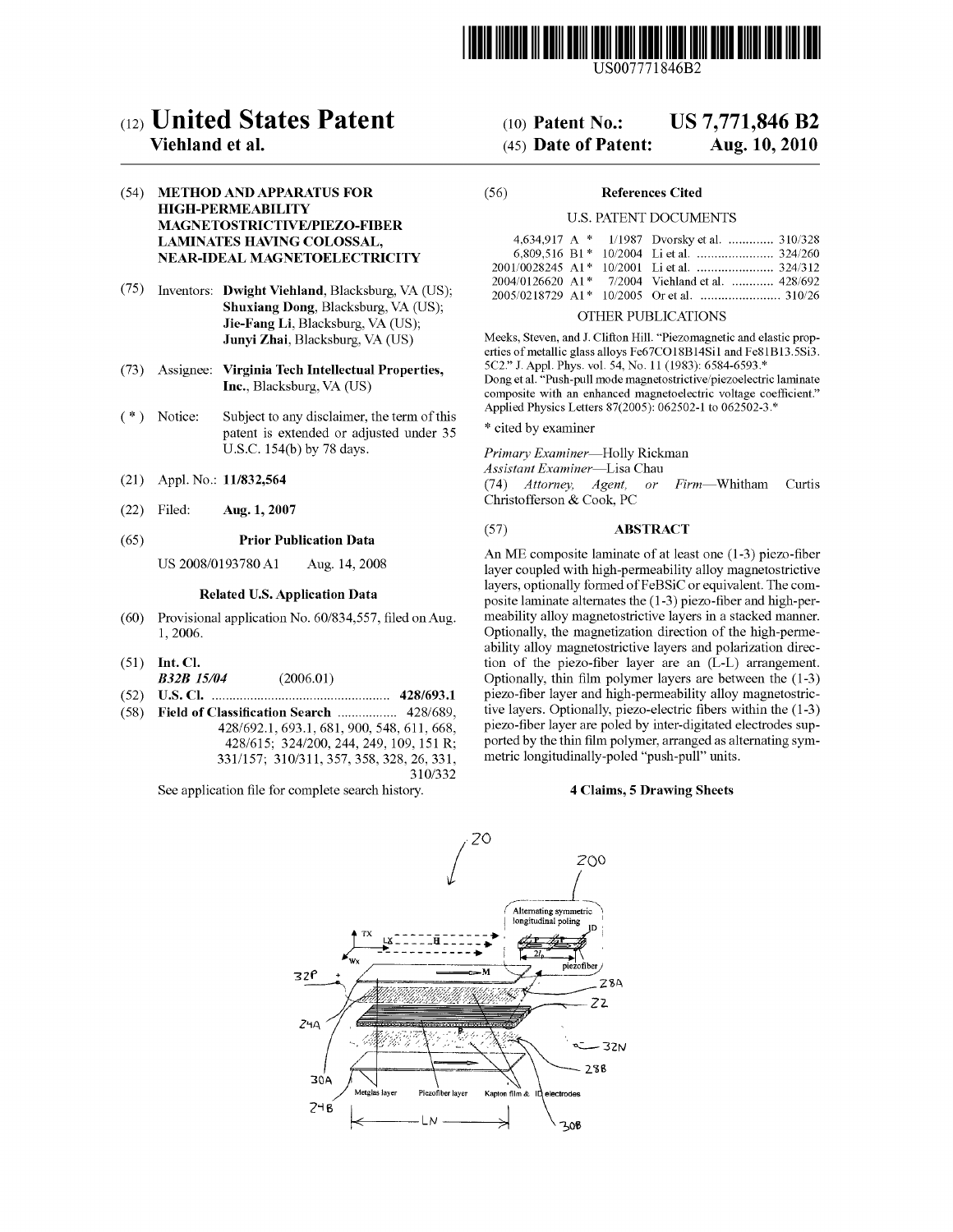**FIG. 1** 



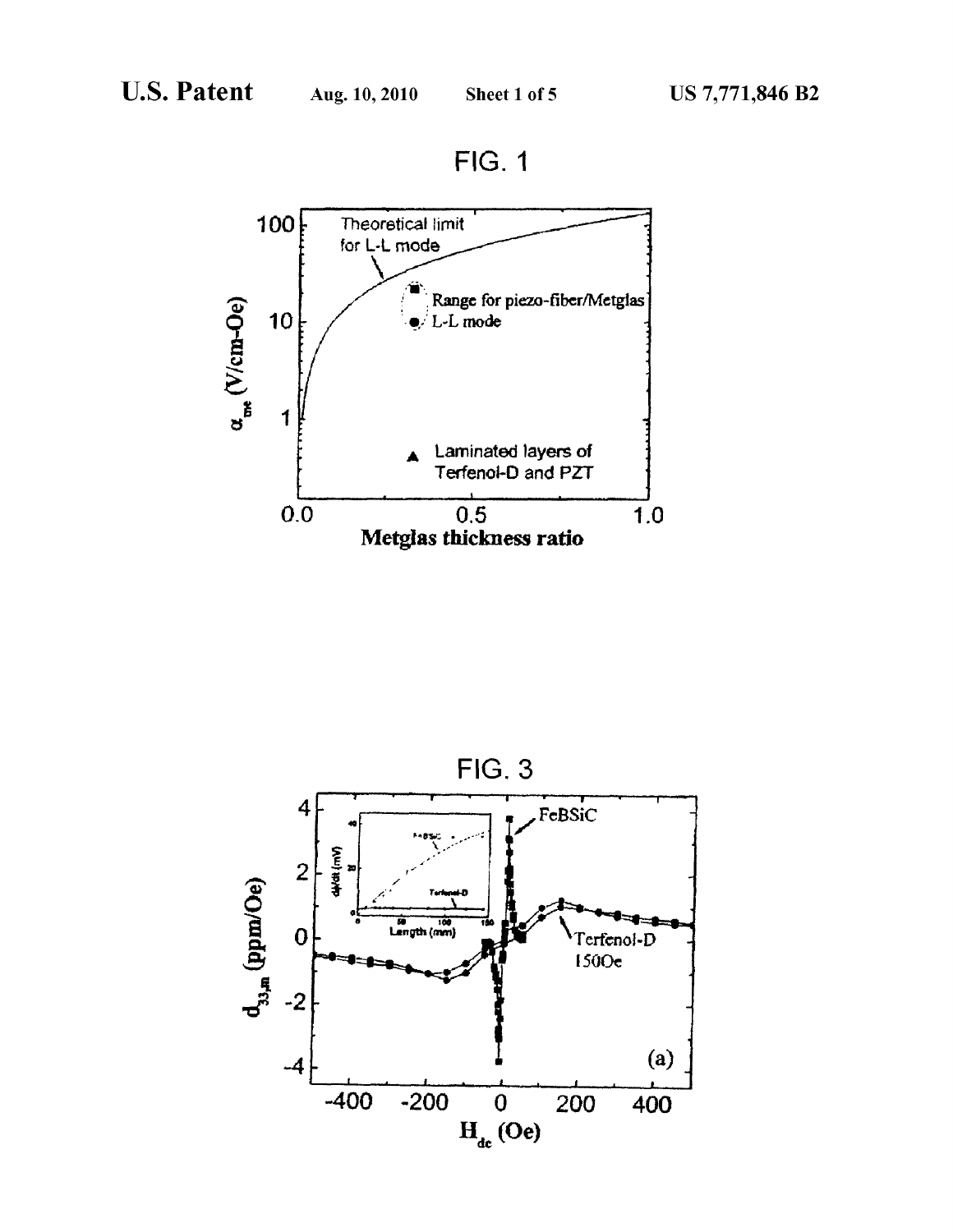

**FIG. 2**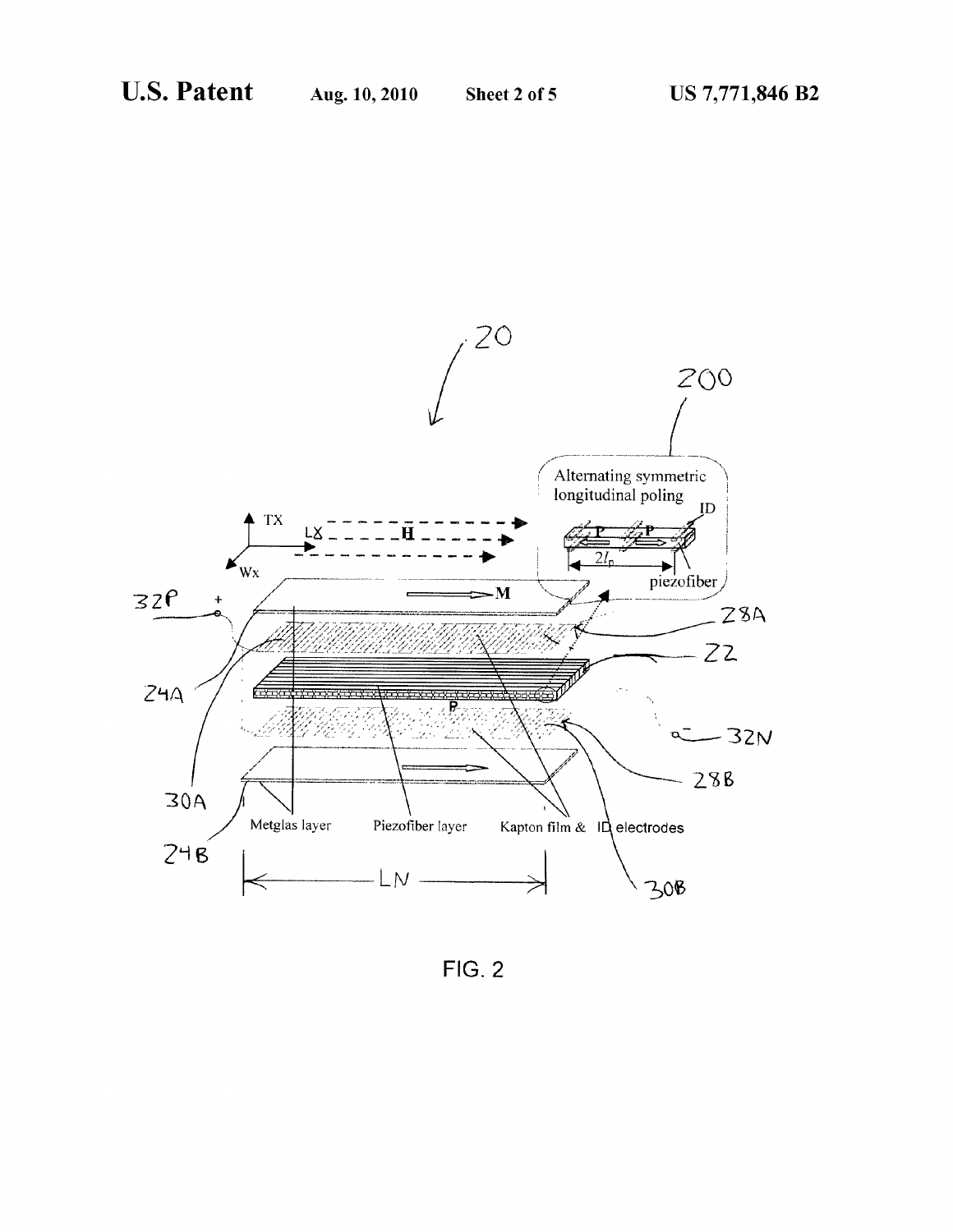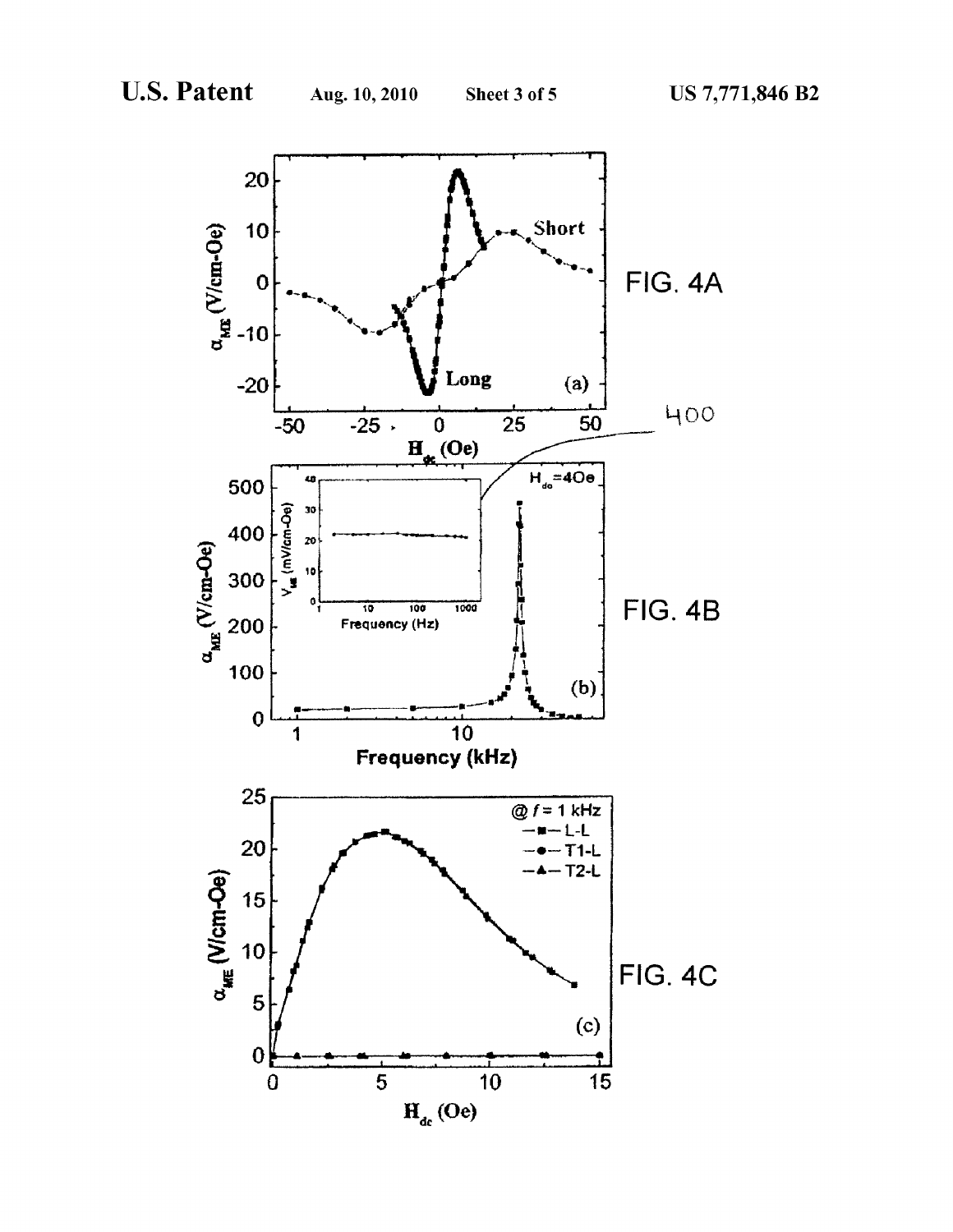





**FIG. 6**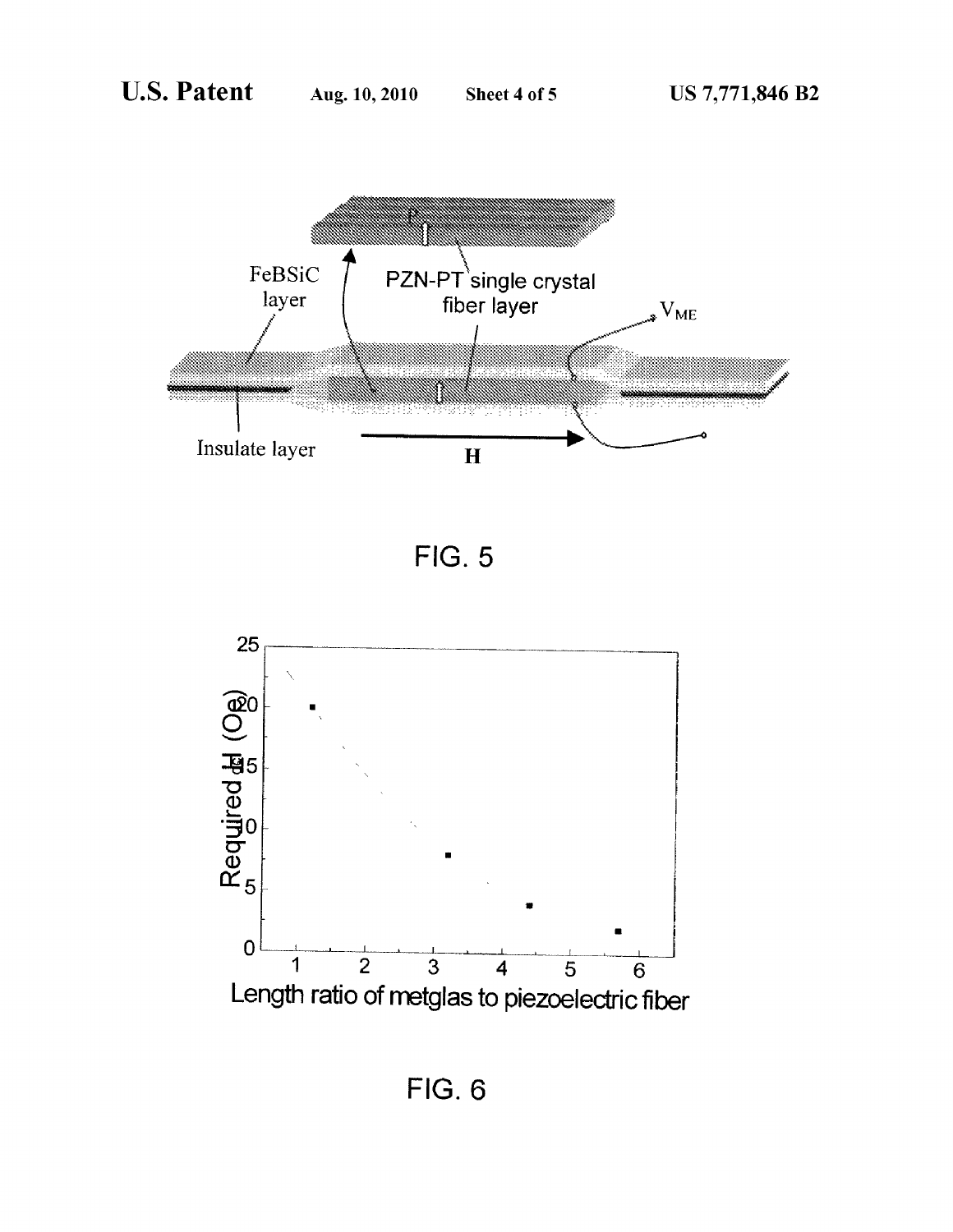FIG. 7A





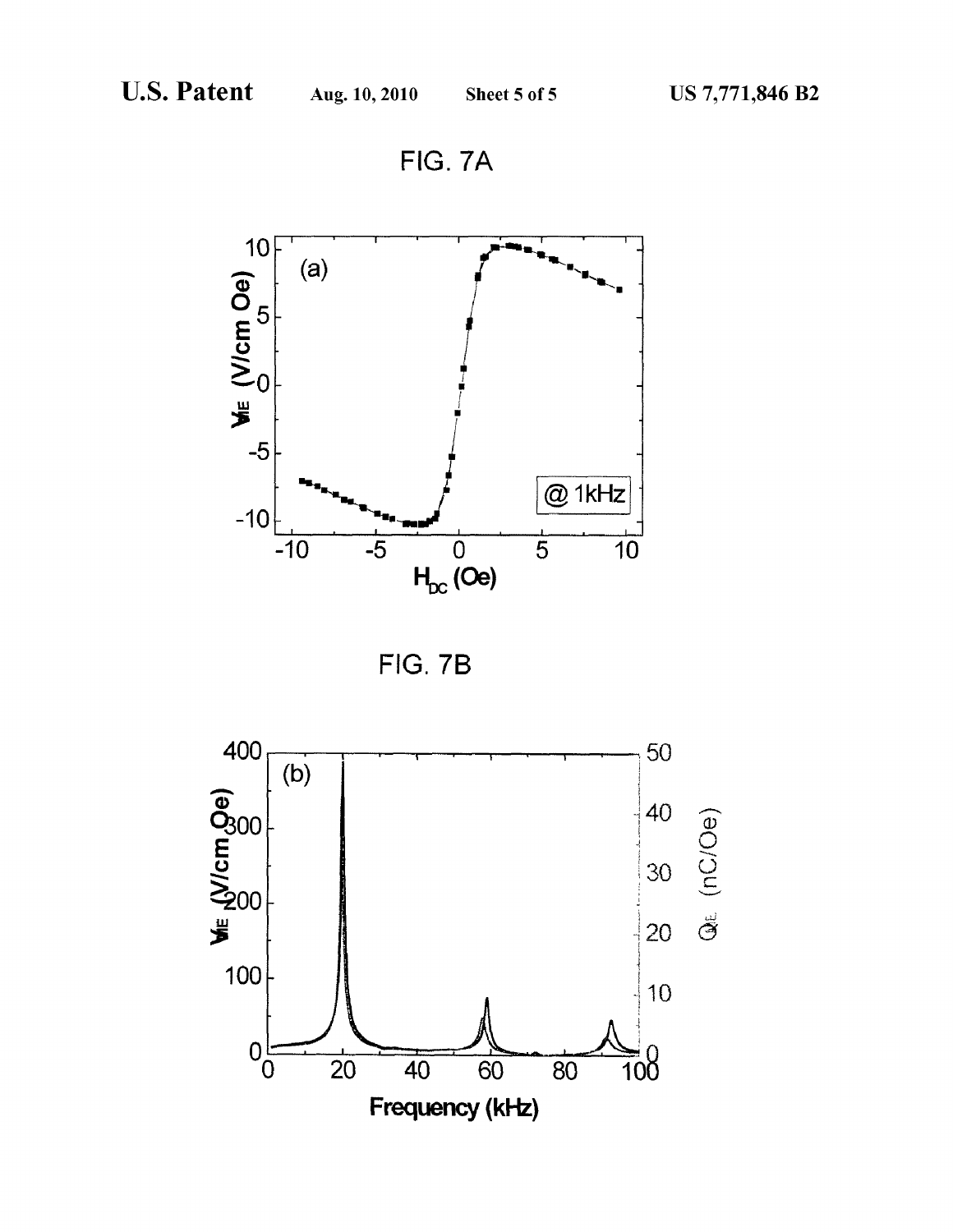20

25

55

## METHOD AND APPARATUS FOR HIGH-PERMEABILITY MAGNETOSTRICTIVE/PIEZO-FIBER LAMINATES HAVING COLOSSAL, NEAR-IDEAL MAGNETOELECTRICITY

### CROSS-REFERENCE TO RELATED APPLICATIONS

This application claims priority to U.S. Provisional Appli- 10 cation Ser. No. 60/834,557 filed Aug. 1, 2006.

### STATEMENT OF GOVERNMENT INTEREST

This invention was made with government support under 15 Grant Number N00014-04-1-0492, awarded by the Office of Naval Research. The Government has certain rights in the invention.

# FIELD OF THE INVENTION

The present invention relates generally to structures having coupled piezoelectric and magnetostrictive structures and, more particularly, to laminate composites of magnetostrictive and piezoelectric layers.

### BACKGROUND OF THE INVENTION

Magnetoelectricity (ME) is a characteristic of certain materials and composites, defined as a magnetization induced 30 by an applied electric field and the inverse, i.e., an electric polarization induced by an applied magnetic field. Materials and composites exhibiting ME can be employed for various purposes, including detecting magnetic fields. "Sensitivity," the ratio of the change in polarization to the change in mag- $_{35}$ netic field, is one ME performance metric. One measure of sensitivity is the ME field coefficient, or  $\alpha_{me}$ , defined as the ESE/5H ratio in volts-per centimeter per Oersted (V/cm-Oe).

ME is exhibited by certain single-phase bulk materials, such as  $Cr_2O_3$  and BiFeO<sub>3</sub>, and certain single-phase epitaxial  $\frac{1}{40}$  reasons not known in the prior art. films. However, the highest published ME measurement, at room temperature, of  $Cr_3O_2$  crystals shows a sensitivity of approximately 2.67 $\times$ 10<sup>-12</sup> s/m or, equivalently,  $\alpha$ <sub>m</sub> $\delta$ E/ 5H:0.01 V/cm-Oe. See, e.g., V. J. Folen, et al., Phys. Rev. Lett. 6, 607-608 (1961). The sensitivity of such single-phase  $_{45}$ materials, however, is generally too low to be useful for most applications.

ME effects exhibited by certain multiphase arrangements formed of mechanically coupled magnetostrictive and piezoformed of mechanically coupled magnetostrictive and piezo-<br>electric phases are significantly greater. In fact, the ME sensitivity of such composites can be orders of magnitude higher the sensitivity of known single-phase materials. Therefore, because sensitivity is a critical requirement in various devices and applications employing ME, such composites are almost always utilized.

The general principles by which composites of magnetostrictive and piezoelectric phases exhibit ME effects are straightforward. When the composite is placed in <sup>a</sup> magnetic field, the magnetostrictive phase undergoes dimensional change. This in turn distorts the piezoelectric phase that is 60 mechanically coupled to the magnetostrictive phase. The piezoelectric phase therefore generates a voltage.

There are many known arrangements of such ME composites. One arrangement is a composite laminate, which is a lamination of layers of magnetostrictive and piezoelectric phases, in a generally alternating sequence. One classification scheme for such composite laminates is the Newnham, which

is generally in terms of the respective relative directions of the polarization axis of the piezoelectric layer $(s)$ , the magnetization axis of the magnetostrictive layer(s), and the axes in which the layers extend. Known types include the (L-P), the (L-T) and the (L-L), which are discussed in greater below.

Existing composite laminates of magnetostrictive and piezoelectric phases employ a steady-state, or "DC" magnetic field, referenced herein as  $H_{dc}$  to increase the ME sensitivity of the devices. In prior art ME composite laminates high sensitivity requires a high  $H_{dc}$ . High  $H_{dc}$ , though, typically requires high power consumption.

The highest  $\alpha_{ME}$  attained in the prior art has been termed "giant" ME field coefficients. Examples of such giant ME coefficients have been reported for (L-T) (longitudinallymagnetized transversely-poled) composites of piezoelectric Pb(Zr,Ti)O (PZT) layers laminated with layers of magnetostrictive Tb<sub>1</sub>, Dv, Fe<sub>2y</sub> or Terfenol-D  $(\alpha_{ME}^{(L-T)}=2V/cm \cdot \text{Oe})$ , see .8. Dong, J. F. Li and D. Viehland, Appl. Phys. Lett., 83, 2265 (2003), or laminated with Permendur  $(\alpha_{\text{MSE}}^{(L-T)}=0.8V/k$ cm~Oe), see U. Lestin, et al., Applied Physic A-Materials Science & Processing, 78 (1), 33 (2004); or Fe—Ga ( $\alpha_{ME}^{(L)}$  $n=0.4$ V/cm·Oe), see S. Dong, et al., J. Appl. Phys. 97, 10392 (2005); or NiFe<sub>2</sub>O<sub>4</sub> ( $\alpha_{\text{max}}^{(L-T)}$ =0.45V/cm·Oe), see G. Srinivasab, et al., Phys. Rev. B 64, 214408 (2001).

Further composite laminates having giant ME coefficients  $\alpha_{ME}$  are disclosed by U.S. Pat. No. 7,023,206 (the '206 patent), issued to inventors of the present invention, which is hereby incorporated by reference in its entirety. FIG. 2 of the '206 patent discloses an example L-P configuration and FIG. 5 of the '206 patent discloses example (L-L) configuration. Magnetic sensors according to the '206 patent's (L-P) configuration have shown ME sensitivities of approximately <sup>55</sup>  $mV/Oe$  at a bias of about 500 Oe. Magnetic sensors according to the '206 patent's  $(L-L)$  configuration have shown sensitivities of approximately 225 mV/Oe, at a bias in the approximate range of 600-800 Oe.

The  $\alpha_{\text{MSE}}$  values obtained by the prior art, however, are orders of magnitude lower than the theoretical values, for

### SUMMARY OF THE INVENTION

The present invention is an ME composite laminate providing <sup>a</sup> colossal ME coefficient, approaching that of the theoretical limit of ME composite laminates.

Embodiments include (L-L) configurations providing values of  $\alpha_{ME}^{LL}$  approaching the theoretical limit of (L-L) ME composite laminates, providing more than one hundred times<br>the ME coefficient  $\alpha_{kT}L^L$  of the known existing (L-L) ME composites, at approximately one hundredth the H<sub>dc</sub> bias level. These embodiments obtain the near-ideal magnetoelectricity latent in the (L-L) configuration, which prior art (L-L) ME structures have not achieved.

The present invention achieves these and other described benefits with an arrangement of high-permeability magnetostrictive alloy layers coupled to a (1-3) piezo-fiber layer.

Samples embodying the present invention have been constructed and clearly exhibit colossal ME coefficients of  $\alpha_{ME}^{(L-L)}$  greater than 20 V/cm-Oe, under biases as small as 5 Oe. This approaches the theoretical limit identified by the present inventors for (L-L) configuration ME composite laminates.

The present inventors identify the theoretical limit of  $\alpha_{\text{L}}e^{(L\text{-}L)}$  in V/cm-Oe, in the case of perfect or ideal ME coupling, as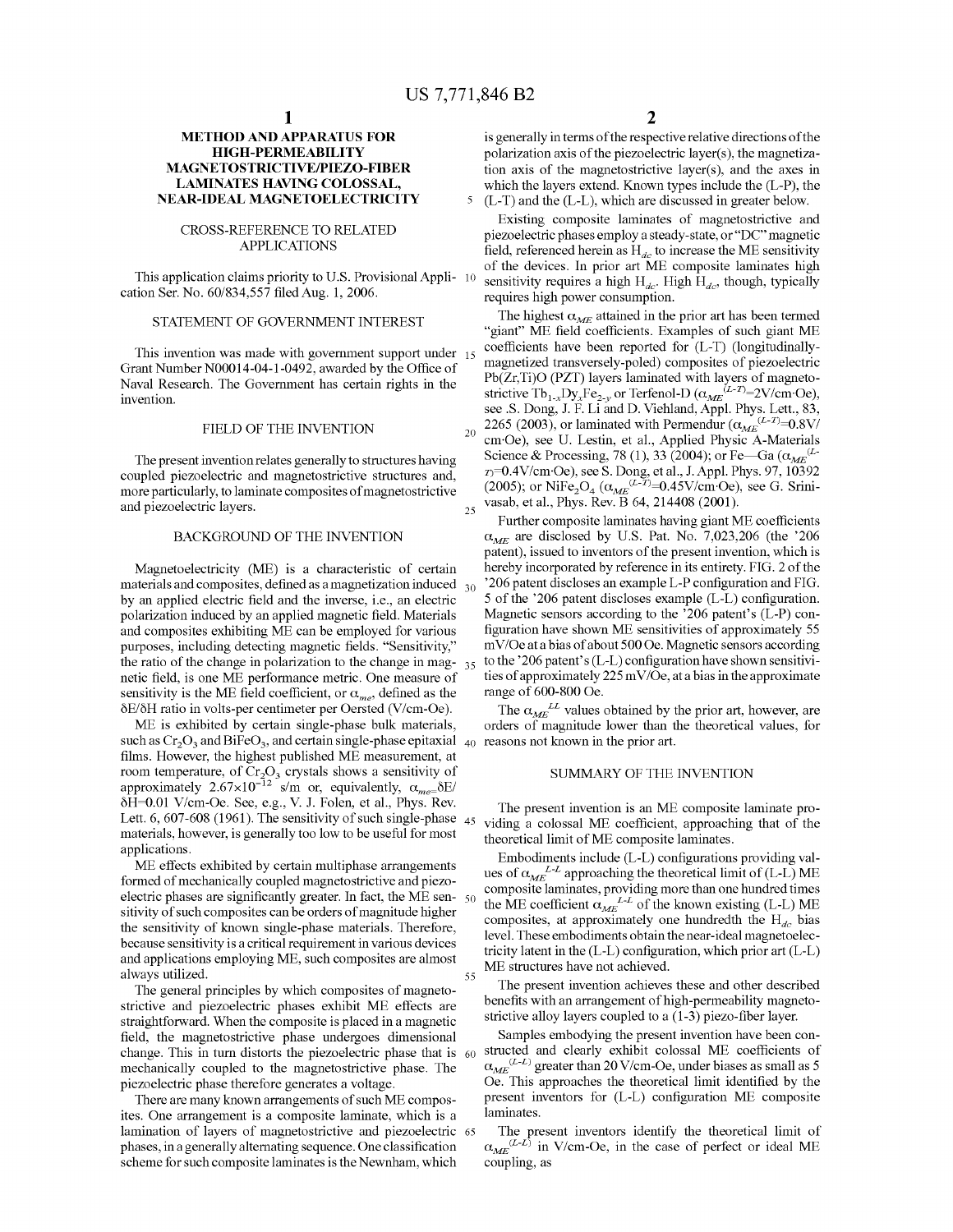20

40

45

55

$$
US 7,7
$$
  

$$
\frac{3}{\alpha_{ME}^{(L-L)}} = \frac{nds_{33,m}g_{33,p}}{n s_{33}^{E}(1 - k_{33}^{2}) + (1 - n)s_{33}^{H}}
$$
(Eq. 1)

where  $S_{33}^E$  and  $S_{33}^H$  are the elastic compliances for the piezoelectric and magnetostrictive layers;  $k_{33}$  the electromechanical coupling coefficient of the piezoelectric layer;  $d_{33,m}$ and  $g_{33,p}$  the longitudinal piezomagnetic and piezoelectric voltage coefficients; and n a thickness fraction of magnetostrictive layers.

The present inventors identify the (L-L) configuration having a theoretical upper limit to its ME sensitivity  $\alpha_{MF}$  higher than any other composite laminate configuration, e.g.,  $(L-T)$ , 15  $(P-P)$  or  $(L-P)$ .

The present inventors have identified, however, that prior art implementations of the (L-L) configurations have nowhere approached the theoretical limit  $\alpha_{ME}^{LL}$  defined by Eq. No. 1.

Referring to Eq. No. 1,  $\alpha_{ME}^{L-L}$  is proportional to the piezoelectric-voltage  $g_{33,p}$  coefficient, rather than to the piezoelectric constant  $d_{33}$ .

The present inventors identify that, further to Eq. No. l, the prior art has attempted lamination of piezo-layers with a  $(1-3)$   $25$ phase connectivity, rather than a monolithic piezoelectric layer, to magnetostrictive layers. Example include prior art investigations include (1-3) ME composites consisting of PZT-rods in a Terfenol-D matrix, described by C. W. Nan, et al., Appl. Phys. Lett., 87, 012503 (2005). 30

The present inventors identify these attempts as unsuccessful, as none has obtained anywhere close to the theoretical limit of  $\alpha_{\text{MSE}}^{L-L}$ , for reasons that are not known in the prior art. The  $\alpha_{\nu}L^{L}$  recorded by Nan et al., was approximately 00.5 V/cm-Oe under a required H<sub>de</sub> of 2000 Oe. The  $(L-L)$  con-  $35$ figuration illustrated at FIG. 5 of the '206 patent shows a  $\alpha_{ME}^{L-L}$  value of approximately 0.225 mV/cm-Oe, at a bias in the approximate range of 600-800 Oe. According to the present inventors' investigation this  $\alpha_{\text{max}}^{L-L}$  is nowhere near the theoretical maximum defined by Eq. No. l.

The present invention solves these problems with (L-L) configurations of the prior art, and obtains  $\alpha_{ME}^{L-L}$  approaching the ideal value defined by Eq. No. <sup>l</sup> . This is more than 100 times the  $\alpha_{ME}^{L-L}$  attained in the prior art attempts, and this solving a long-felt need for a very high  $\alpha_{ME}^{L-L}$ .

# BRIEF DESCRIPTION OF THE DRAWINGS

FIG. 1 shows a comparison of a graph plot of a theoretical  $_{50}$ limitation of  $\alpha_{ME}^{(L-L)}$  as a function of thickness fraction (n), calculated using Eq. (1), to values of (L-L) observed in calculated using Eq. (1), to values of  $(L-L)$  observed in<br>experiments on  $(L-L)$  composite ME laminates according to the prior art and to observed  $\alpha_{\text{MSE}}^{(L-L)}$  values of constructed samples according to the FIG.  $\widetilde{2}$  example embodiment:

FIG. 2 is an exploded perspective view of one example arrangement according to one (LL) embodiment of the present invention, having high-permeability FeBSiC layers coupled to a (1-3) piezo-fiber layer in an (LL) configuration;

FIG. 3 graphically shows a comparison of effective piezo-  $60$ magnetic coefficients as a function of dc magnetic bias  $H_{dc}$ , of high-permeability FeBSiC and Terfenol-D alloys;

FIGS. 4A-4C graphically show magnetoelectric characterizations of tested sample FeBSiC/piezo-fiber composite laminates according to the present invention, with FIG. 5A showing  $\alpha_{\text{MSE}}^{(L-L)}$  as a function of H<sub>de</sub> for two samples. FIG. 5B showing  $\alpha_{\text{MSE}}^{(L-L)}$  as a function of frequency, and FIG. 5C 65

showing anisotropy of  $\alpha_{\text{MSE}}$  for H<sub>de</sub> applied along the length  $(\alpha_{\text{MSE}} L^L)$ , width  $(\alpha_{\text{MSE}} T^L L)$ , and thickness  $(\alpha_{\text{MSE}} T^L L)$  of the laminate.

FIG. 5 shows an alternative embodiment, having highpermeability FeBSiC layers coupled to a (1-3) piezo-fiber layer in an (LT) configuration;

FIG. 6 shows one example of a required  $H_{dc}$  as a function of the piezo-electric fiber if the FIG. 5 embodiment; and

FIGS. 7A and 7B show test results of samples according to the FIG. 5 embodiment, with FIG. 7A showing  $V_{ME}^{LT}$  as a function of magnetic bias  $H_{dc}$  at  $f=1$  kHz, and FIG. 7B showing  $V_{ME}^{LT}$  as a function of the ac magnetic drive frequency.

### DETAILED DESCRIPTION OF ILLUSTRATIVE EMBODIMENTS

The following detailed description of the invention is in reference to accompanying drawings, which form a part of this description. The drawings are illustrative examples of various embodiments and combinations of embodiments in which the invention may be practiced. The invention is not limited, however, to the specific examples described herein and/or depicted by the attached drawings. Other configurations and arrangements can, upon reading this description, be readily seen and implemented by persons skilled in the arts.

In the drawings, like numerals appearing in different drawings, either of the same or different embodiments of the invention, reference functional or system blocks that are, or may be, identical or substantially identical between the different drawings.

Various embodiments of the invention, although different, are not necessarily mutually exclusive. For example, a particular feature, function, act or characteristic described in or in relation to one embodiment may, within the scope of the invention, be included in or used with other embodiments. Likewise, various instances of the phrase "in one embodiment" do not necessarily refer to the same embodiment.

Unless otherwise stated or made clear from its context, the terminology and labeling used herein is not limiting and, instead, is only for purposes of consistency in referencing the examples.

The embodiments are described in a detail sufficient for a person of ordinary skill in the art to practice the invention. It is assumed that the person of ordinary skill in art has knowledge of ME theory, conventional ME composite laminate design practices, ME material sciences, known analytical techniques and established fabrication methods for ME composite laminates known in the art. Therefore, except for illustrative examples, the conventional practices, methods and techniques ordinary skill would, upon reading this disclosure, apply in practicing the invention are omitted, or are not described in detail.

Unless otherwise stated or clear from the description, exploded views in the drawings are only for illustrating spatial relation of certain structures, and are not necessarily descriptive of any method order of fabrication steps.

Unless otherwise stated or clear from their context in the description, various instances of the term the terms "top" and "bottom" mean only a relative spacing, in any order, in a direction normal to a "planar" direction, without any meaning or limitation as to geographic or gravitational direction.

Unless otherwise stated or clear from their context in the description, various instances of the terms "disposed on," "arranged on" "laminated arrangement," and "provided on" mean only a spatial relationship of structure(s) and, unless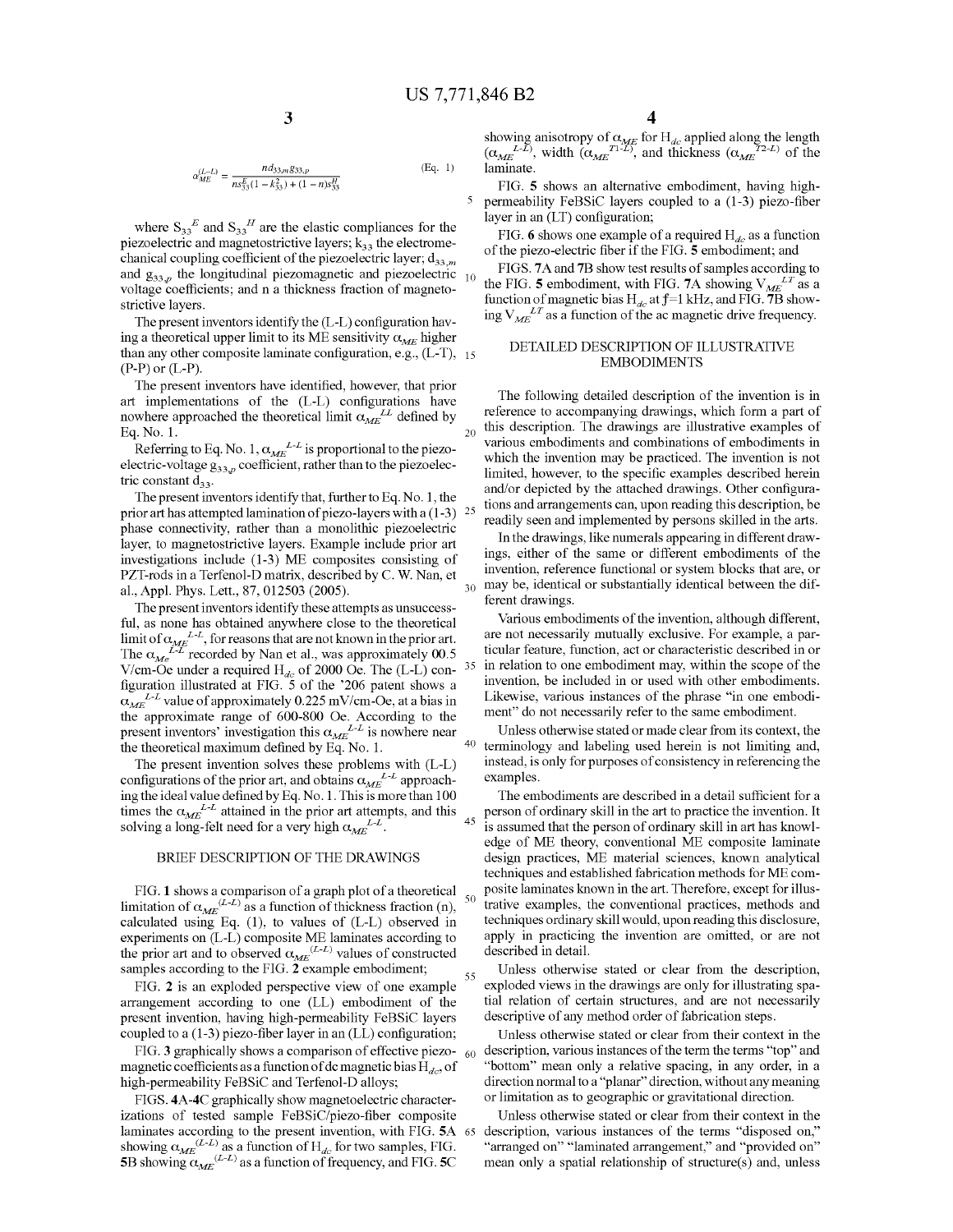$40$ 

otherwise stated or made clear from the context do not describe or limit any sequential order of fabrication steps, processes, or acts.

General Overview

Embodiments of the present invention include laminates of  $\bar{5}$ at least one (1-3) piezo-fiber layer with high-permeability alloy magnetostrictive layers. One illustrative example highpermeability alloy for the magnetostrictive layer is FeBSiC. Embodiments include (L-L) configurations. As described in greater detail below, these (L-L) embodiments provide values greater detail below, these (E-E) emboddments provide values<br>of  $\alpha_{\text{tot}}^{L-L}$  approaching the theoretical limit of (L-L) ME or  $\alpha_{ME}$  approaching the theoretical film of (L-L) ME<br>composite laminates, more than one hundred times the ME composite rannizities, more man one nuntried times the ME<br>coefficient  $\alpha_{\lambda\alpha}E^{-L}$  of the known existing (L-L) ME composcoefficient  $\alpha_{ME}$  of the known existing (E-E) ME contributions. 10

Preferably, the arrangement of the laminate alternates, in a 15 stacked manner, (1-3) piezo-fiber and high-permeability alloy magnetostrictive layers.

Preferably, the number of high-permeability alloy magnetostrictive layers exceeds the number of (1-3) piezo-fiber layers by one.

One embodiment comprises an (L-L) ME composite laminate, formed of one (1-3) piezo-fiber layer arranged between two high-permeability magnetostrictive alloy layers.

One example arrangement is one (1-3) piezoelectric PZTfiber layer between two high permeability magnetostrictive  $25$ FeBSiC alloy (e.g., Metglas) foils.

One aspect includes a thin-film polymer layer between each (1-3) piezoelectric PZT—fiber layer and each high permeability magnetostrictive FeBSiC alloy (e.g., Metglas) foils. One aspect includes, within at least one of he thin-film polymer layers overlaying a (1-3) piezo-fiber layer, a pattern of alternating symmetric longitudinally-poled "push-pull" units connecting to at least one of the piezoelectric fibers.

The enormous ME coefficient  $\alpha_{\text{L}}E^{\text{L}}$  values of ME composite laminates according to these embodiments, at low very  $35$ biases, is "colossal" magnetoelectricity.

The present inventors observe, without any statement of theoretical conclusion, that the colossal effects provided by these embodiments occur due to the following three effects and phenomena: (i) optimum stress transfer in the (L-L) (2-1) configuration; (ii) the large  $d_{33,m}$  and magnetic flux concentration effect of high-permeability FeBSiC alloy layer; and (iii) the high  $g_{33,p}$  of the (1-3) piezofiber layer.

The present inventors observe, without any statement of theoretical conclusion, that the prior art ME composite laminates do not adequately provide or attain these effects and phenomena and, therefore, fall orders of magnitude short of the theoretical limit to ME defined by, for example, Eq. No. <sup>l</sup> . 45

Further, certain arrangements according to the present  $_{50}$ invention provide <sup>a</sup> colossal ME coefficient that is frequency independent in the quasi-static range.

Further, certain arrangements according to the present invention exhibit <sup>a</sup> colossal ME coefficient that, at <sup>a</sup> selected resonant frequency, is even more significantly increased.

Also, arrangements according to the present invention provide <sup>a</sup> colossal ME coefficient, with <sup>a</sup> response that is highly anisotropic, offering unidirectional sensitivity.

Illustrative Arrangements

FIG. 2 illustrates one example arrangement 20 of an  $(L-L)$  60 configuration according to the one embodiment, having a piezo-fiber layer 22 laminated between two high-permeability magnetostrictive alloy layers, labeled 24A and 24B. Pursuant to the (L-L) configuration the magnetization axis M of the layers 24A and 24B extends in the same longitudinal 65 direction LX as the piezo-electric fibers forming the piezofiber layer 22. The high-permeability magnetostrictive alloy

layers 24A and 24B may, for example, be Metglas 26OSSA1, available from Metglas, Inc., Conway, SC.

Referring to FIG. 2, the thickness (not separately labeled) of the high-permeability magnetostrictive alloy layers 24A and 24B is selected and optimized, as understood and readily performed by a person ofordinary skill in the art upon reading this disclosure using well-known computer modeling and simulation methods, based on the intended application and performance characteristic. One illustrative example thickness is approximately 25 microns thickness, having a relative permeability of  $\mu$  >40,000, due to low magneto-crystalline anisotropy, and having a low saturation magnetostriction of  $\lambda_s \approx 40$  ppm at H<sub>dc</sub><10 Oe. The use of a thin-foil form for the high-permeability magnetostrictive layers offers the additional advantage of reducing eddy current losses at high frequencies.

With continuing reference to FIG. 2, the piezo-fiber layer 22 is preferably a (1-3) piezoelectric active fiber/epoxy composite having the piezo-fibers oriented along the longitudinal axis LX ofthe layer. The fibers may, for example, be PZT—SA ceramic fibers, PMN-PT or PZN-PT single crystal fibers, or equivalent. An illustrative example fiber thickness (not separately numbered) may, for example, be approximately 100 um and an illustrative example fiber width (not separately numbered) may, for example, be approximately 350 um. The fibers preferably extend the length of the piezo-fiber layer 22.

With continuing reference to FIG. 2, an upper thin polymer (e.g. Klapton or equivalent) insulating field 28A and lower insulating field and 28B, with inter-digitated (ID) electrodes 30A and 30B, respectively, may be placed between the highpermeability magnetostrictive alloy layers 24A and 24B and the piezo layer 22.

Referring to the exploded view region 200 of FIG. 2, the inter-digitated (ID) electrodes 30A and 30B are preferably formed with respect to the piezo -fibers in the piezo-fiber layer 22 such that each fiber (not separately numbered) has numerous alternating symmetric longitudinally-poled "push-pull" units 34, each formed of a "center" electrode pair (upper and lower) 34A of one polarity surrounded by two "outer" electrode pairs 34B, arranged with a spacing between adjacent like-polarity electrodes in the LX direction. An illustrative example 2 IP dimension is approximately <sup>1</sup> mm. This multiple "push-pull" (L-L) configuration is preferable, as the present inventors observe, without any statement of theoretical conclusion, that likely, this optimizes stress transfer and enhances the dielectric capacitance of the laminate.

<sub>55</sub> conductor (not separately numbered) extending in the LX With continuing reference to FIG. 2, all of the upper electrodes ID of the inter-digitated electrodes 34A of "positive" polarity are connected together by a rail conductor (not separately numbered) extending in the LX direction, which connects to a "plus" terminal labeled 32P. Likewise, all of the lower electrodes ID of the inter-digitated electrodes 34B of the same "positive" polarity are connected together by a rail direction, which connects to the same "positive" terminal labeled 32P. Similarly, all of the upper electrodes ID of the inter-digitated electrodes 34A of "negative" polarity are connected together by a rail conductor (not separately numbered) extending in the LX direction, and all of the lower electrodes ID ofthe inter-digitated electrodes 34B of"negative "polarity are connected together by a rail conductor (not separately numbered), also extending in the LX direction, both of these rails connecting to a "negative" terminal labeled 32N.

The positive terminal 32P and the negative terminal 32N may connect to an amplifier (not shown), in accordance with conventional ME sensor methods.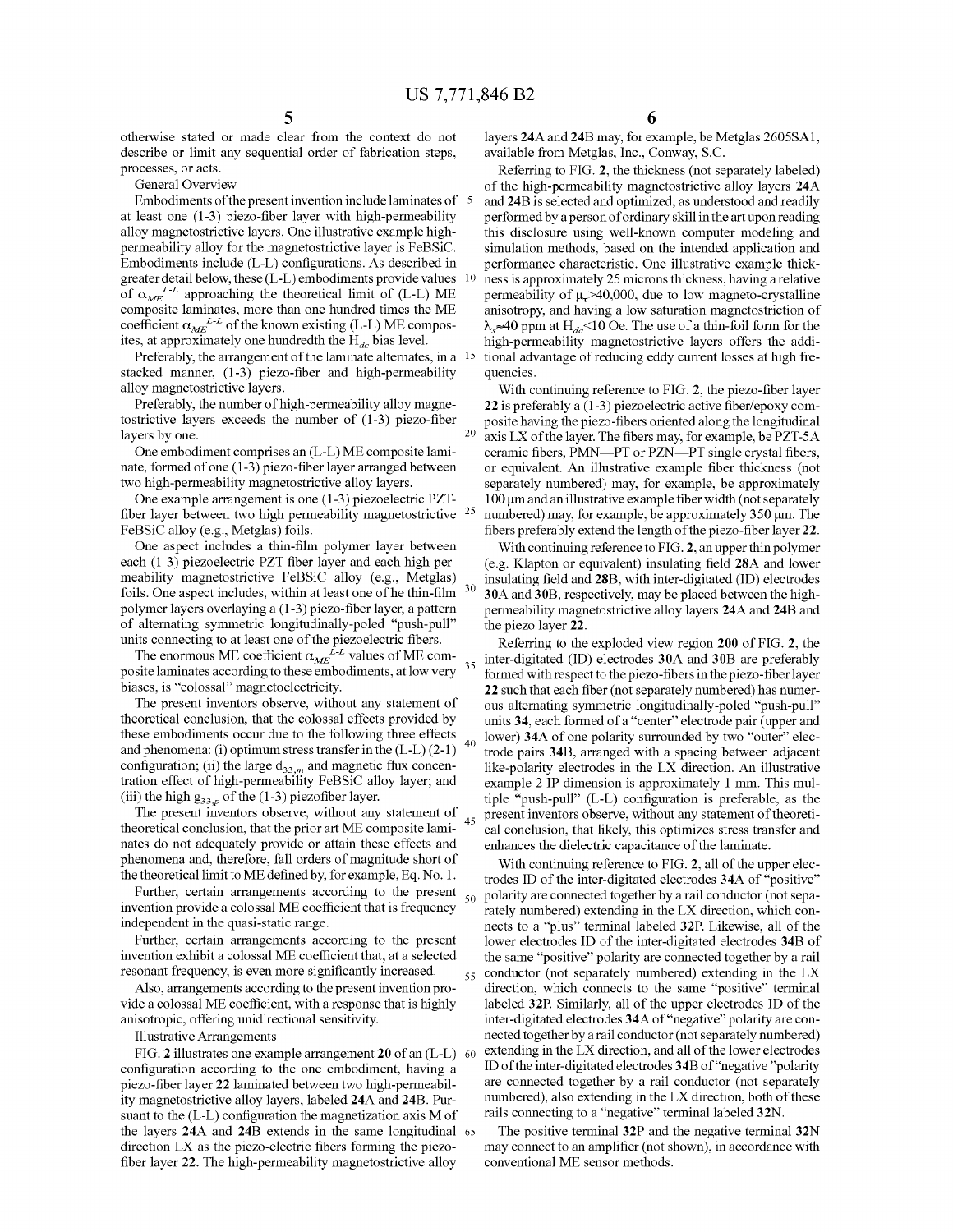5

15

The layers 22, 24A, 24B and insulating fields 28A, 28B with inter-digitated (ID) electrodes 30A, 30B may be assembled into the laminate composite 20 using an epoxy resin (not shown).

Samples

One sample was constructed having a (1-3) piezo-fiber layer according to layer <sup>22</sup> approximately <sup>30</sup> mm long between two FeBSiC high-permeability magnetostrictive alloy layers, arranged according to the layers 24A and 24B, each approximately the same <sup>30</sup> mm in length.

A second, longer laminate sample was also constructed by laminating a (1-3) piezo-fiber layer, also having a length of approximately <sup>30</sup> mm between two high-permeability magnetostrictive FeBSiC layers, each approximately <sup>100</sup> mm in length. Following Nenham's composite nomenclature, these ME laminates have a 2-1 connectivity of magnetic-piezoelectric phases.

FIG. 3 shows the effective  $d_{33,m}$  as a function of  $H_{dc}$  for ferromagnetic FeBSiC and Terfenol-D alloy layers. These values were calculated from the slope of striction-magnetic 20 field  $( \in H)$  curves measured using a strain-gauge method. Referring to FIG. 3, it is seen that the maximum value of  $d_{33,m}$ is #4 ppm/Oe. Although Terfenol-D has much higher magnetostriction  $\lambda$ , its effective  $d_{33,m}$  is notably lower than that of the FeBSiC alloy in the embodiments of the present inven- 25 tion. This difference reflects the much higher magnetic permeability of FeBSiC: a high  $\mu_{\tau}$  results in a low saturation field, and thus a large value of  $d\lambda/dH$  at low  $H_{dc}$ . In addition, high  $\mu$  FeBSiC layers also concentrate magnetic flux ( $\delta \phi / \delta t$ ).

With continuing reference to FIG. 3, the inset 300 shows 30  $d\phi/dt$  as a function of the length  $(1)$  of the FeBSiC and Terfenol-D layers, measured using a search coil. The present inventors note that the flux in the FeBSiC layer (cross-section area is  $A=7\times0.025$  mm<sup>2</sup>) is much higher (approximately twenty times greater) than that of Terfenol-D  $(A=6\times1.5$  $mm<sup>2</sup>$ ); and also that d $\phi$ /dt $\neq$ 1 for the FeBSiC layer. As will be understood by a person or ordinary skill, this shows the FeB-SiC layer arranged as described herein as a superior dc-biased piezomagnetic layer for ME laminate composites, and that can operate under reduced  $H_{dc}$ . 35 40

The voltage induced across the ID electrodes of the piezo fiber layer of the samples was measured as a function of (i)  $H_{dc}$  and (ii) as a function of the frequency, f, under the following conditions: (i) as a function of  $H_{dc}$  in response to a constant ac  $(f=1 \text{ kHz})$  magnetic drive of H<sub>ag</sub>-l Oe, both 45 applied along the length of the laminate; and (ii) as a function of f under constant  $H_{ac} = 1$  Oe and  $H_{dc} = 4$  Oe. In this measurement, an electromagnet was used to apply  $H_{dc}$ ; a pair of Helmholtz coils was used to generate a small  $H_{ac}$ , and the induced voltage was measured by a lock-in amplifier. 50

Referring to FIG. 4A,  $\alpha_{\text{max}}^{(L\bar{L})}$  is shown as a function of  $H_{dc}$ , with data shown for both short (LN=30 mm) and long (LN-100 mm) laminates arranged according to FIG. 2.

With continuing reference to FIG. 4A, present inventors observe, without any statement of theoretical conclusion, that 55 likely at least the following two phenomena are exhibited by ME composite laminates according to the invention:

- (i) that ME coupling in FeBSiC/piezofiber laminates is much higher than that in Terfenol-D/monolithic piezoelectric laminates; and
- (ii)  $\alpha_{ME}^{(L-L)} \neq LN$  due to a magnetic flux concentration effect, as shown in FIG. 3B, which results in stronger magnetic induction in ME laminates.

These data reveal maximum  $\alpha_{ME}^{(L-L)}$  values of 10 (short) and 22 V/cm-Oe (long) under Hdc of 20 and 4 Oe, respec- 65 tively, which corresponds to  $1.8 \times 10^{-7}$  and  $4 \times 10^{-7}$  s/m or  $C/m<sup>2</sup>$ -Oe. These maximum values are colossal compared to

the closest performing comparable prior art, that art showing an  $\alpha_{ME}^{L-T}$  in the range of approximately 0.5 to 2.2 V/cm-Oe, and an  $\alpha_{ME}^{L-L}$  of approximately 0.1 V/cm-Oe, at H<sub>dc</sub> of 300 Oe, and requires biases approximately  $1/60$  of what is required by such art.

These colossal values of  $\alpha_{ME}^{L-L}$  approach the theoretical limit for the case of near-ideal MA coupling shown in Eq.  $(1)$ , as illustrated in FIG. 1.

FIG. 4B shows  $\alpha_{ME}^{(L-L)}$  for LN=100 mm as a function of frequency under a constant bias of  $H_{dc}$ =4 Oe. The inset 400 illustrates that colossal values are maintained down to quasistatic frequencies. As FIG. 4B further illustrates, there is a strong resonance enhancement of  $\alpha_{\text{max}}^{(L-L)}$  to 500 V/cm-Oe. corresponding to  $\alpha_{\text{A}}e^{(L-L)}=10^{-5}$  s/m, at the frequency of approximately 22 KHZ.

FIG. 4C shows  $\alpha_{\text{max}}$ -H<sub>DC</sub> for H<sub>ac</sub> applied along the length  $(\alpha_{\text{MSE}}^{(L-L)})$ , width  $(\alpha_{\text{MSE}}^{(L-L)})$ , and thickness  $(\alpha_{\text{MSE}}^{(T2-L)})$  of the laminate. The data show that  $\alpha_{\text{MSE}}^{(L-L)}$  is dramatically larger than either  $\alpha_{\text{max}}^{(T_1-L)}$  or  $\alpha_{\text{max}}^{(T_2-L)}$ , with a large anisotropy factor of  $100 < K = \alpha_{\text{max}} (L-L)/\alpha_{\text{max}} (L-L) < 1000$ . The present inventors observe, without any statement of theoretical conclusion, that this likely can be attributed to the unidirectional nature, in structures according to the present invention, of the following two characteristics: (i) length-strain sensitivity of piezo-fibers; and (ii) demagnetization factor N of Metglas ribbon.

FIG. 5 shows an alternative embodiment, comprising of PZN—7%PT (PZNPT) single crystal fibers laminated between two long FeBSiC alloy ribbon layers, operated in a longitudinally (L) magnetized and transversely (T) poled (or L-T) mode. The present inventors have identified this as, compared to all known ME composites that are operated in (L-T) modes, this FIG.  $5$  FeBSiC/PZN—PT ME configuration has (i) the lowest required dc magnetic bias  $H_{dc}$ , and (ii) the highest ME voltage and charge coefficients.

Magnetostrictive/piezoelectric laminates operated in an (L-T) mode have been analyzed, showing ME voltage coefficient  $V_{ME}^{LT}$  can be given as

$$
V_{ME}^{LT} = \left| \frac{dE_1}{dH_3} \right| = \frac{nd_{33,m}g_{31,p}}{ns_{11}^E (1 - k_{31,p}^2) + (1 - n)s_{33}^H};
$$
\n(2)

where n is the magnetic phase thickness ratio;  $d_{33,m}$  and  $g_{31,p}$ are the longitudinal piezomagnetic and transverse piezoelectric voltage coefficients,  $S_1$   $\tilde{E}$  and  $S_2$  $\tilde{H}$  are the elastic compliances of the piezoelectric and magnetostrictive layers;  $k_{31,p}$  is<br>the electromechanical coupling coefficient of the piezoelec-<br>tric layer. Following Eq. (2), the ME charge coupling coeffi-<br>cient for the L-T mode  $Q_{ME}^{LT$ the electromechanical coupling coefficient of the piezoelectric layer. Following Eq. (2), the ME charge coupling coefficient for the L-T mode  $Q_{ME}^{LT}$  is

$$
Q_{ME}^{LT} = \frac{dQ_1}{dH_3} = \frac{nd_{33,m}g_{31,p}A_p}{n s_{11}^F (1 - k_{31,p}^2) + (1 - n)s_{33}^H};
$$
\n(3)

 $\overline{60}$  and A<sub>r</sub> is the electrode area of the piezoelectric fiber layer. where  $d_{31,p}$  is the transverse piezoelectric charge coefficient Eqs. (2) and (3) shows that a high  $d_{33,m}$  in the magnetic phase and a high  $g_{31}$  or  $d_{31}$  in the piezoelectric one will result in a high  $V_{\text{per}}^{LT}$  or  $O_{\text{per}}^{LT}$ .

In Table I, important parameters for Metglas and PZNPT are given. The maximum  $d_{3,3,m}$  of FeBSiC is 3-4 times larger than that of Terfenol-D, and  $d_{31,p}$  of PZNPT crystals, approximately <sup>5</sup> times larger than that PZT. Accordingly, much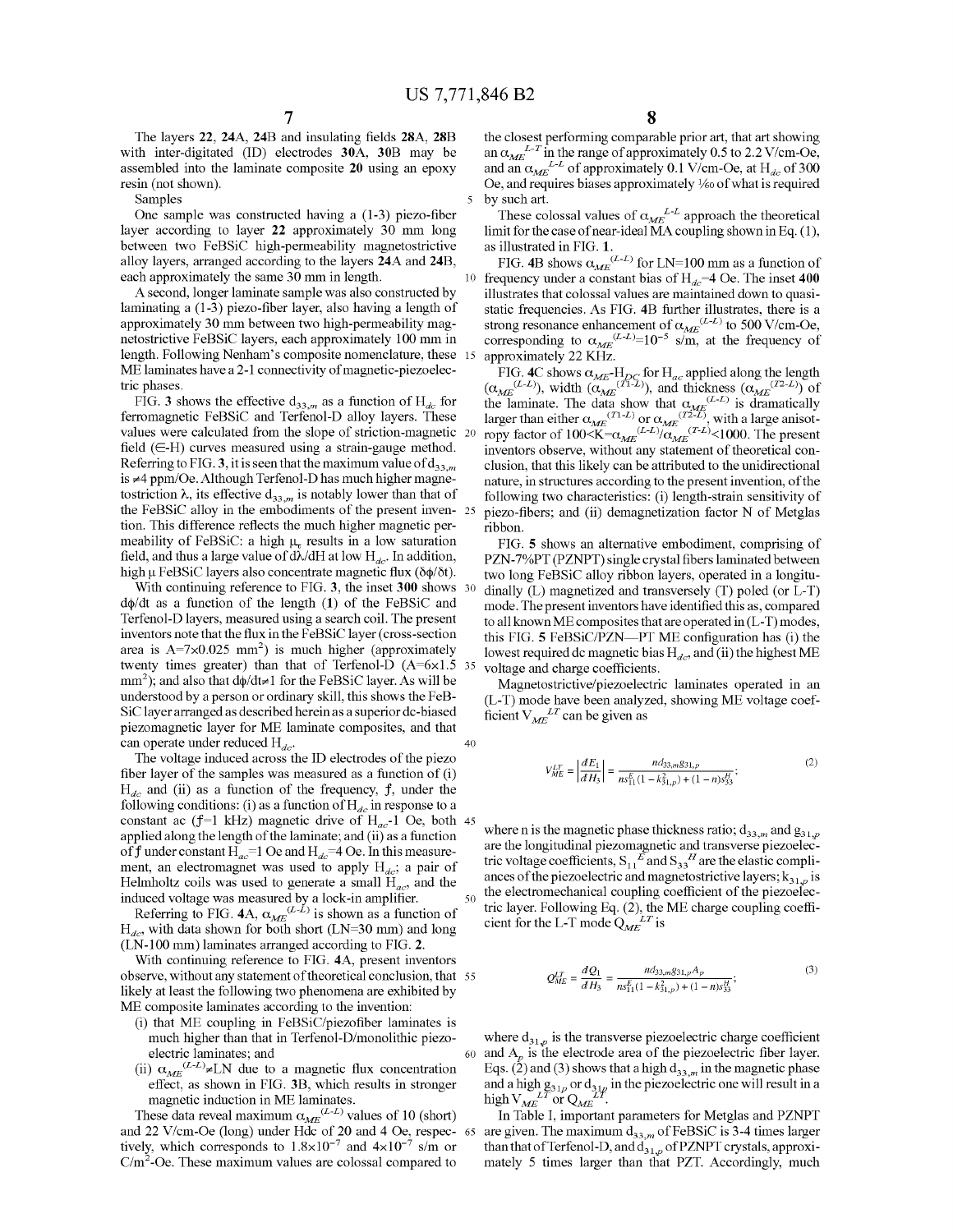15

higher values of  $V_{\text{max}}^{LT}$  and  $\Omega_{\text{max}}^{LT}$  can be expected for (L-T) FeBSiC/PZNPT—fiber laminates, than for Terfenol-D/PZT ones. Furthermore, the extremely high permeability  $\mu_r = 40$ , 000) ofFeBSiC alloys will dramatically reduce the saturation field, relative to that of Terfenol-D  $(\mu_r=10)$ : which subsequently will result in a dramatic reduction in the required dc magnetic bias  $H_{dc}$ . Furthermore, according to Eq. (3), a ME laminate containing more piezoelectric fibers will have a larger  $A_p$ , resulting in a higher ME charge coefficient  $Q_{ME}^{LT}$ .

The present inventors chose high-permeability FeBSiC alloy ribbons (Metglas Inc, Conway, SC.) as the magnetostrictive layers, and PZN—7%PT single crystal fibers poled in a  $d_{31}$  configuration (Microfine Materials Tech, Singapore) as the piezoelectric one. A thin PZN-PT crystal plate oriented along [100] in its length direction was cut into fibers of size 15 mm in length, 0.4 mm in width and 0.1 mm in thickness. A piezoelectric fiber layer has a high capacitance in its thickness direction, which is quite thin: therefore, it has potential for achieving high ME charge coupling.

neving mgn ME cnarge couping.<br>The FeBSiC ribbons were 100 mm long, 5 mm wide, and 20  $25 \mu m$  thick. Two FeBSiC alloy ribbons and one PZN-PT single crystal fiber layer were then bonded together using an epoxy resin and heated at 80° C. for 30 minutes, forming a long type ME composite with <sup>a</sup> two-dimensionally connected magnetic phase and one-dimensionally connected piezoelec-25 tric phase, i.e., a (2-1) phase connectivity.

FIG. 6 illustrates one example FeBSiC/PZNPT—fiber laminate embodiment, having the FeBSiC layer(s) longitudinally magnetized and the piezoelectric layer transversely poled.

igneuzed and the prezoerectric layer transversely poled.<br>During ME measurements, dc (H<sub>ag</sub>) and ac (H<sub>ag</sub>) magnetic 30 fields were applied along the length of the laminates. An electromagnet was used to provide  $H_{dc}$ , and a Helmholtz coil was used to generate  $H_{ac}$ =1 Oersted. A lock-in amplifier (SR850) generated a controllable input current to the Helmholtz coil: and was also subsequently used to measure the 35 output voltage induced across the PZN-PT layer of the ME laminate by  $H_{ac}$ .

The present inventors measured the effect of length of the FeBSiC layer on the required  $H_{dc}$  for the ME laminate in FIG. **5**. The present inventors identify that, in the prior art, the flux  $\frac{40}{3}$ in ME laminates is near linearly increased as the length of the Metglas layer is increased: this is simply because long type high µ layers can collect more magnetic flux. In addition, long magnetic layers in ME laminates are important in lowering magnetic layers in the familiates are important in fowering<br>the required  $H_{\tau}$ , because it can effectively decrease the 45 demagnetization factor N and reduce the saturation field.

FIG. 6 shows the required  $H_{dc}$  as a function of the length ratio of the Metglas layer to that of the piezoelectric fiber one. The results clearly show that longer Metglas layers result in lower required values of  $H_d$ , until the magnetic phase  $50$ approaches saturation.

The present inventors measured the ME responses of the FeBSiC/PZN---PT L-T mode laminate of FIG. 5. FIG. 7A shows the low frequency  $(f=1 \text{ kHz})$  ME voltage coefficient as shows the low requency  $($   $)$  –1 KHz) will voltage coefficient as<br>a function of de magnetic bias H<sub>z</sub>. The maximum value of 55 this coefficient at sub-resonant frequencies can be seen to be  $V_{ME}^{LT}$ >10V/cm-Oe under a very low  $H_{dc}$ =2 Oe: this is approximately 5 times higher than the highest value for a L-T configuration previously reported, which was for Terfenol-D/ comiguration previously reported, which was for Terletion-Dr<br>PMN—PT (V<sub>ME</sub><sup>LT</sup> $\approx$ 2V/cm-Oe<sup>9</sup>) under a H<sub>d</sub>=500 Oe. The 60 required  $H_{dc}$ =2 Oe is dramatically lower than that of the prior art.

The present inventors determined that the corresponding maximum value in the ME charge coefficient was  $Q_{ME}^{LT} \approx 1$ nC/Oe. 65

FIG. 7B shows  $V_{\text{MSE}}^{LT}$  of the L-T FeBSiC/PZNPT-fiber laminate as a function of ac magnetic drive frequency at  $H_{dc}$ =2 Oe. A strong resonance enhancement in  $V_{ME}^{LT}$  to 400V/cm-Oe can be seen in this figure at a resonance frequency of  $f_1$ =20 kHz that corresponds to the first-order longitudinal electromechanical resonance. The corresponding value of  $Q_{ME}^{LT}$  was determined to be 42 nC/Oe. This ME laminate also exhibits two small resonances at  $f_2$ =58 kHz and  $f_3$ =92 kHz that correspond to second- and third-order longitudinal modes. Such large ME voltage and charge couplings at resonance could be of importance in power device applications.

Referring to Eq. Nos. (2) and (3), the present inventors observe, without any statement of theoretical conclusion, that these large values of the ME coefficients can likely be attributed to: (i) the high apparent piezomagnetic coefficient  $d_{33,m}$ of the magnetostrictive FeBSiC alloy phase due to flux concentration, (ii) the high  $g_{31}$  , and  $d_{31}$  of the PZN—PT single centration, (ii) the mgn  $g_{31,p}$  and  $g_{31,p}$  of the PZN—P 1 single<br>crystal fibers, and (iii) the (2-1) connectivity of the ME laminate configuration that causes a more intimate contact between the two phases.

Further, the present inventors observe, without any statement of theoretical conclusion, that the low value of  $H_{dc}$ , can be attributed to (i) the high-m of the FeBSiC magnetic layers, (ii) long-type configuration of the ME laminate and (iii) the large compliance of the piezoelectric fibers.

Finally, we also measured the magnetic field sensitivity of L-T FeBSiC/PZNPT-fiber laminates at  $f=1$  Hz and 20 kHz. The experimental data (not given) showed that this type of ME laminate had a ME sensitivity of approximately  $10^{-11}$  T and  $10^{-12}$  T at 1 Hz and resonance, respectively.

In summary, the present inventors identify that the present invention's long-type FeBSiC/PZNPT—fiber laminates operated in <sup>a</sup> (L-T) mode have large ME voltage and charge coefficients of 10.5V/cm-Oe and <sup>1</sup> nC/Oe respectively at low frequency and under a lowest dc magnetic bias  $H_{dc}$ =2 Oe, which were dramatically enhanced under resonance drive to 400V/cm-Oe and 42 nC/Oe respectively. On the present inventors' review of the prior art, these values of the ME coefficients obtained by these sample structure according to the invention are approximately five times higher than that previously reported for any L-T laminates.

While certain embodiments and features of the invention have been illustrated and described herein, many modifications, substitutions, changes, and equivalents will occur to those of ordinary skill in the art. It is therefore to be understood that the appended claims are intended to cover all such modifications and changes as fall within the spirit of the invention.

We hereby claim:

1. A high-permeability (L-L) configuration magnetostrictive/piezo-electric composite laminate comprising:

- a (1-3) piezo-fiber layer having piezo-electric fibers extending in a longitudinal direction;
- first and second high-permeability magnetostrictive alloy layers, the (1-3) piezo-fiber layer being laminated between the first and second high-permeability magnetostrictive alloy layers in an (L-L) configuration, wherein the magnetization axis of the first and second magnetostrictive alloy layers extends in the same longitudinal direction as the piezo-electric fibers forming the (1-3) piezo-fiber layer; and
- first and second thin polymer insulating layers, each with inter-digitated (ID) electrodes, placed between respective first and second high-permeability magnetostrictive alloy layers and the (1 -3) piezo-fiber layer.